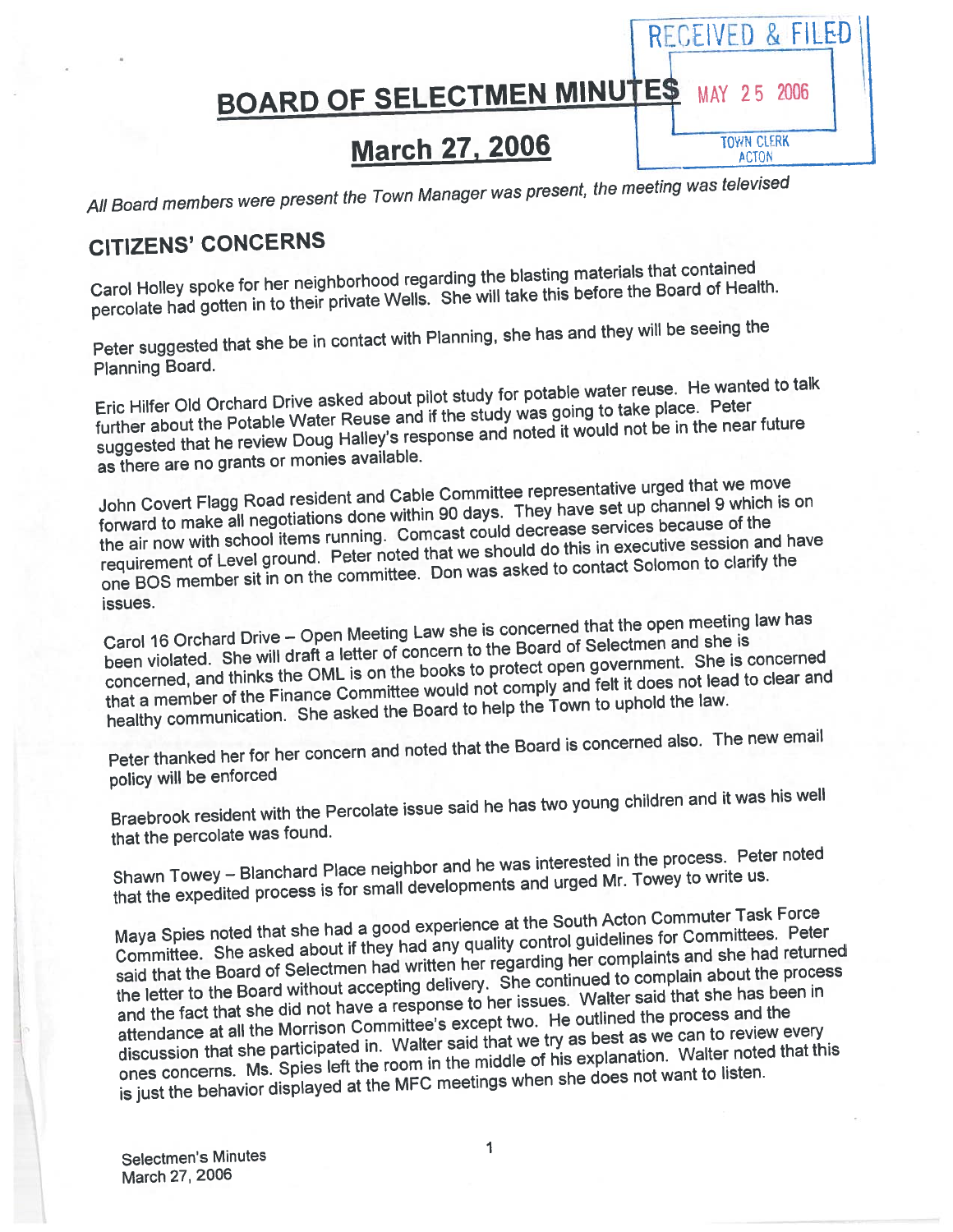## SEWER COMMISSIONERS' BUSNESSS

### PUBLIC HEARINGS & APPOINTMENTS

#### OPERATIONAL MINUTE

Don updated the Board on the Town Meeting arrangements. He noted details of where to vote are currently on Channel 9 or 10.

CLASS I DEALER'S LICENSE, ACTON SUZUKI RENT-A-CAR, 50 POWDER MILL ROAD-Continued at the Applicants reques<sup>t</sup> to <sup>a</sup> meeting in April or May. DORE' HUNTER - Moved to continue to April <sup>24</sup> at 7:15 p.m. WALTER FOSTER — second. UNAMOUSE VOTE

SOUTH ACTON COMMUTER RAIL TASK FORCE (SACRTF) - Dote' discussed interim steps surrounding the parking lot. One proposa<sup>l</sup> was for fees and <sup>p</sup>hysical changes to Jones field, the proposa<sup>l</sup> was to increase the commuter lot spaces, and have reserved parking at \$50.00 per month at Jones field. They will stripe and pu<sup>t</sup> barriers to keep the cars off the field. Ann Sussman discussed the situation at the parking lot for commuters. We have been told we are the least expensive in the area.

Andy has <sup>a</sup> problem using Jones Field as <sup>a</sup> parking lot for anything excep<sup>t</sup> for par<sup>k</sup> use. He also was concerned about the Stow Street parking due to the wetlands. He feels it should be used for athletic uses.

Dore' spoke about closing off those areas. Mr. Sonner said they looked at a seasonal level from November through the winter. They also said that they could reserve spaces for the Play ground users. Walter questioned raising the sticker from \$25-\$50 for Acton residents, and also the meter increases. Dore' said we need to provide additional lighting. He also said that \$25 per year is out of date. He noted we should look at the Shuttle option with the increased fees income.

Jim Yarin — He has given his views on the plan. The reserved parking at Jones Field will encourage the commuters go elsewhere. He felt that the increase of fees will be <sup>a</sup> motivation to ge<sup>t</sup> <sup>a</sup> shuttle. He felt to generate those fees we could guarantee <sup>a</sup> reserved spo<sup>t</sup> at around \$50.00. He felt it will generate revenue to provide <sup>a</sup> shuttle bus.

Dore' said they are looking at shuttles and there may be money available. Lexington has a star system and Marlborough is struggling with shuttles.

Frannie Osmond – She agrees with raising fees but did not support the increase from \$25 to \$50 dollars. She wants to encourage the use of the train. She suggested that at all the spaces we should be charging <sup>a</sup> small daily fee. <sup>A</sup> shuttle could be used for other types of uses during off peak times.

Peter said that there is no perfect solution. We need to lay some ground work for <sup>a</sup> couple of months and see what we get. Dore' suggested we focus on Jones Field. It is <sup>a</sup> situation that needs to be controlled and we currently do not collect any fees. Andy still has the most problems with Jones Field. Lauren wanted to propose that we have staff prepare <sup>a</sup> sketch and continue to the next meeting. Peter wanted more hard data on what other lots are charging. He wanted to find some lots that were comparable. Peter asked about the lots along the Lowell line.

Dore' asked that staff leaflet the Jones Field area about the proposed changes. Selectmen's Minutes 2 March 27, 2006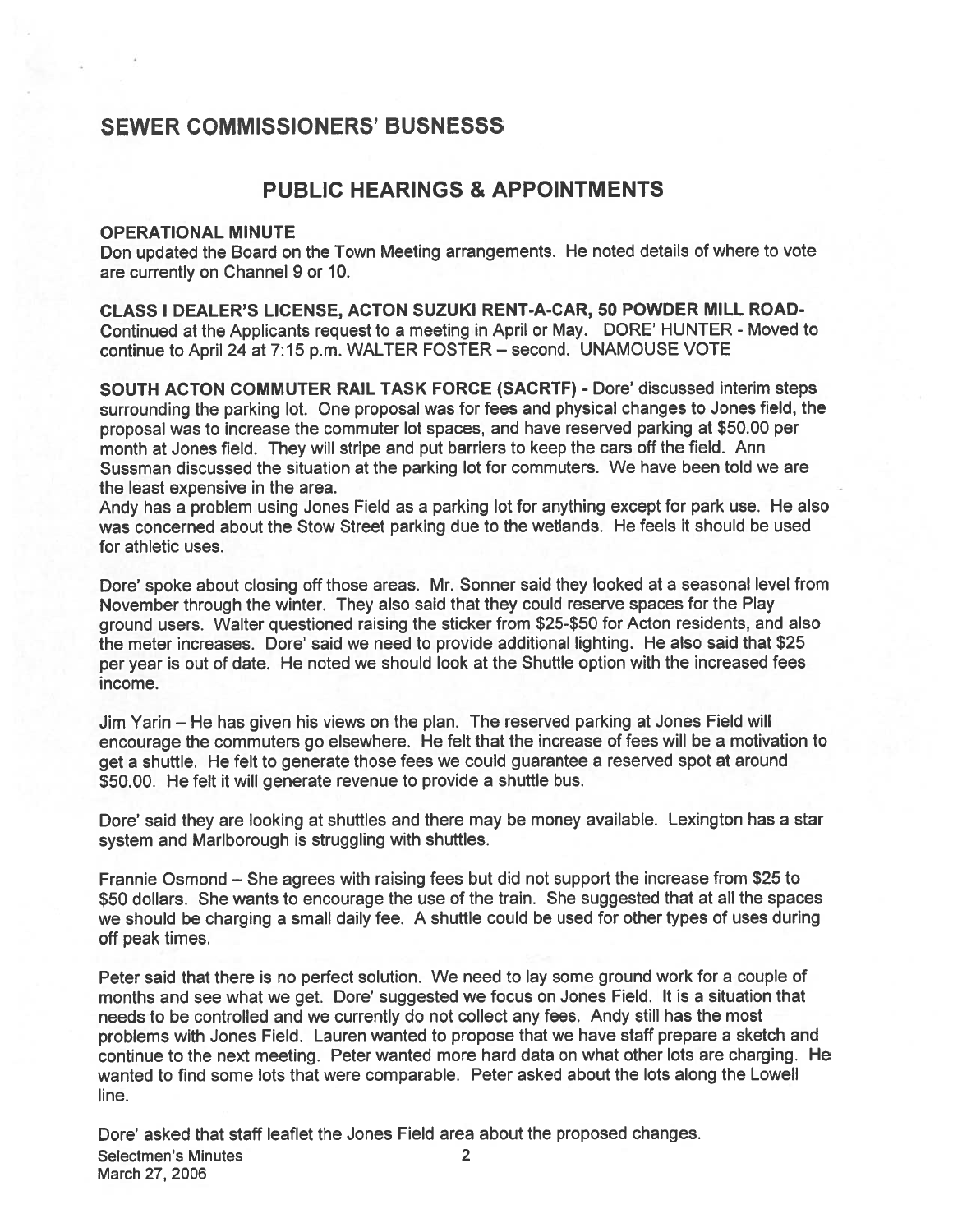EXCHANGE HALL - Mr. Berger was in to give an update on the plans for the building. He is now in the process of developing <sup>a</sup> full set of <sup>p</sup>lans for the Exchange Hall and the "MUD" LOT and will have <sup>p</sup>lans in mid-May. He has retained an attorney and has <sup>a</sup> traffic study in hand and <sup>a</sup> preservationist to address the Historic preservation portion; he has an engineer and several people to market the property to ge<sup>t</sup> <sup>a</sup> tenant quickly to run parallel with the hearing process. He has two banks that want to write checks for the project. He has <sup>a</sup> meeting with Garry Rhodes this week and they will address the zoning issues. They have 54 spaces around exchange hall and <sup>22</sup> across the street with <sup>a</sup> total of <sup>76</sup> spaces. He said that the first two floors could be for restaurant use and is at grade. They will need to pu<sup>t</sup> an elevator on the back side to accommodate handicapped. The third and fourth floor for small parties with dancing and jazz music.

Dore' asked about the Mud Lot as it is partly owned by the Town and the other lot was owned by Mr. Porrazzo. He asked if he were dealing with the lot with them. Porrazzo is not willing to lease or sell. Dore' wanted talk about any taxes and asked for <sup>a</sup> repor<sup>t</sup> on the status.

Walter thanked him for coming before them with his proposal. Walter was concerned about retaining the spring floor; Mr. Berger will retain the structure. Berger noted that the bell will ring again once the project is completed.

Lauren asked about time line of when the plans will be submitted for review by this Board. His engineers have promised <sup>a</sup> full set of <sup>p</sup>lans by the middle of May. He will remain in contact with the town staff.

Dote' asked about the parking at the back of the Hall. Glenn said that this was par<sup>t</sup> of the Mill Corner project and he has the option to have spaces.

Ann Forbes 25 Martin Street spoke about when the last time we had <sup>a</sup> full site <sup>p</sup>lan review for <sup>a</sup> project within <sup>a</sup> Historic District. They will be discussing this concurrently with the HDC.

#### SEWER ABATEMENT REQUESTS, ASSABET CROSSING

Don Johnson left the table and John Murray replaced him because the Town Manager may have <sup>a</sup> conflict as an abutter to an abutter. Peter noted that we do not have <sup>a</sup> signed covenant. Peter said the three options are gran<sup>t</sup> the requests, deny or take no action. It will extend the period of time the requestors have to research this issue. Paul Gaboury presented an overview letter outlining the issues and background.

Peter asked why it took so long to ge<sup>t</sup> this issue addressed. John Murray noted that counsel had drafted the covenant. John said that creative financing proposed by Paul for the financing of the common line is not within the board's purview it is under the Board of Health.

Andy asked questions of the Board of Health regarding costs.

Walter asked John the cost for common sewering per house. Paul's analysis says \$15,000 range.

Peter noted that we have to deny these but the Board needs to give direction regarding any financial negotiations. Andy said the lots are very percable because of the sand. The likelihood of <sup>a</sup> failure is small; do we propose <sup>a</sup> home rule petition to ge<sup>t</sup> them out of the district? Peter asked if we deny can we proceed with <sup>a</sup> home rule petition taking them out and then <sup>g</sup>iving them back the penalties and interest. But in the mean time they would have to pay.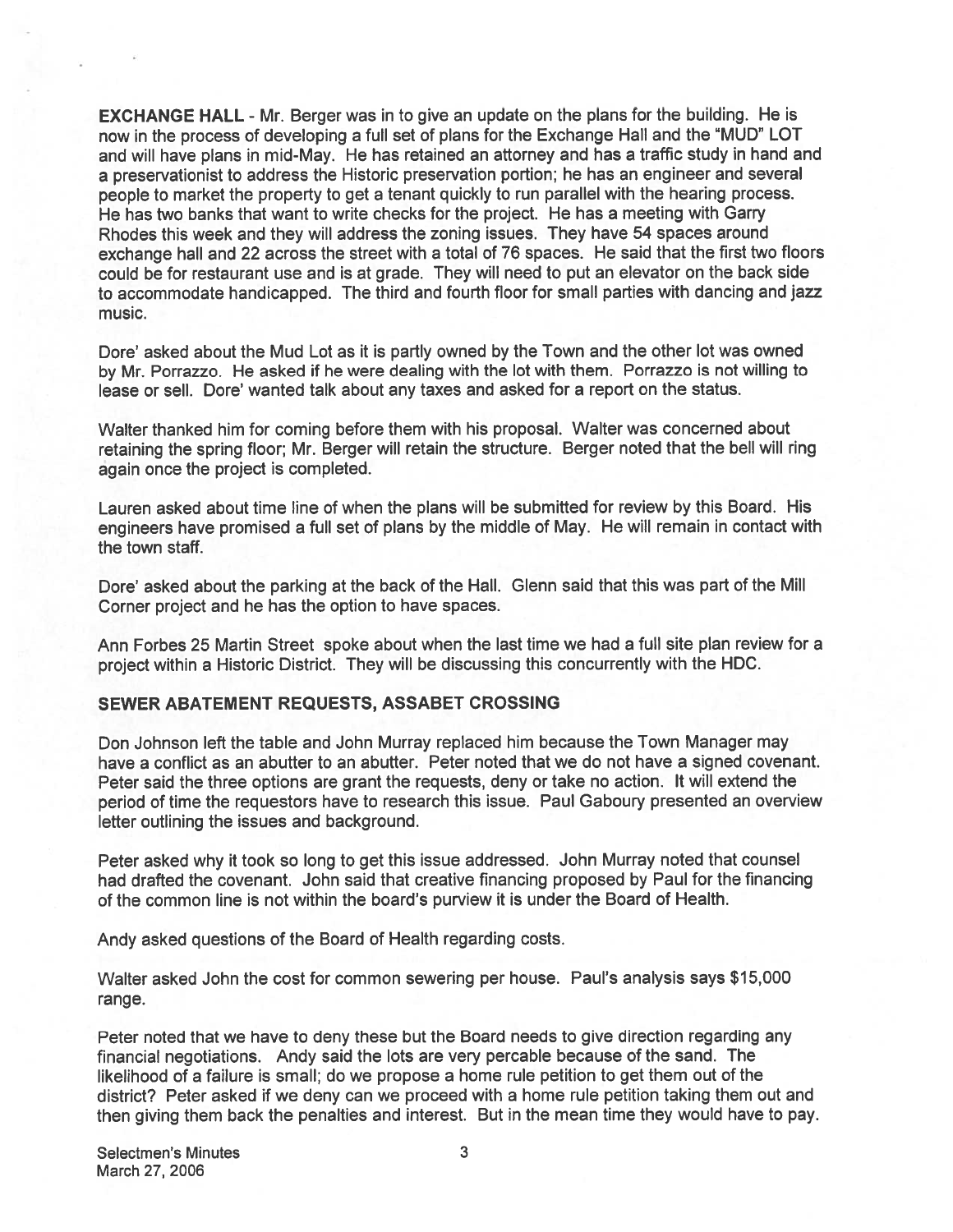John said that betterments were set to cover just the costs. We would have to appropriate additional money to handle the debt service.

Lauren was concerned with wetlands issues. She said because we were partly responsible we will try to talk more about a solution.

Doug was concerned that the Legislature would view <sup>a</sup> Home Rule petition as taking <sup>a</sup> tight away from <sup>a</sup> person. He felt that Legislature may frown on this.

Peter said we let the clock run out. Peter wanted to know if the Home Rule has validity. He also wanted to explore the financing.

Dore' said they may want to pu<sup>t</sup> an additional system in to rest the original system.

Walter noted that if we could do it right now we would to help the neighborhood but he wants <sup>a</sup> financially equal situation.

Peter said we take no action on 4-14 Assabet Crossing. DORE' HUNTER — Moved to take no action on #4-14. WALTER FOSTER — second. UNANIMOUS VOTE

DORE' HUNTER — Moved to take no action on #2 Assabet Crossing. WALTER FOSTERsecond. UNANIMOUS VOTE

SEWER ABATEMENT REQUEST, I MAILLET DRIVE - The proponen<sup>t</sup> was not at the hearing —DORE' HUNTER — Moved to deny, WALTER FOSTER- second. UNANIMOUS VOTE

SEWER ABATEMENT REQUEST, 276 MAIN STREET — Doug said the owner is out of the country right now but when he returns he wants to talk with the Board. This is an issue that he claims no one told him of the costs and has nothing to do with the estimated benefits. Andy said his option is that it was <sup>a</sup> problem with the previous owner or teal estate broker. DORE' HUNTER — Moved to deny. WALTER FOSTER — second. UNANIMOUS VOTE

SEWER ABATEMENT REQUEST, 66-68 MAPLE STREET - Mr. Curtin said that his family was temporarily there and it is really <sup>a</sup> two bedroom. He was staying there with is wife and three children until his home being built was finished. The Assessors say that it is listed as <sup>a</sup> three bedroom for at least five years. Don said that he would like to re inspect and bring it back to us on Monday.

### SELECTMEN'S BUSINESS

BOY SCOUT COURT OF HONOR, GREGORY HART — Peter will represen<sup>t</sup> the Board.

HAARTZ CORPORATION, AGREEMENT AND AMENDED CONSIDERATION RESTRICTION — This is <sup>a</sup> rezoning issue and they are required to pu<sup>t</sup> <sup>a</sup> vast majority of land into <sup>a</sup> conservation trust. DORE HUNTER- Moved to approve. WALTER FOSTER — second. UNANIMOUS VOTE

ACTON COMMUNITY HOUSING CORP, (ACHC) LAND ACQUISITION FUNDING REQUEST — Peter said that were issues raised and they are resolved and we are well on our way to obtaining an easement and we can go to Town Meeting for vote DORE' HUNTER- Moved to approve. WALTER FOSTER — second. UNANIMOUS VOTE

EMPLOYEE OF THE YEAR AWARD — Steinberg/Lalli Trust award to <sup>a</sup> municipal employee for hard work and good performance. We will make the recognition at the Town Meeting. Corey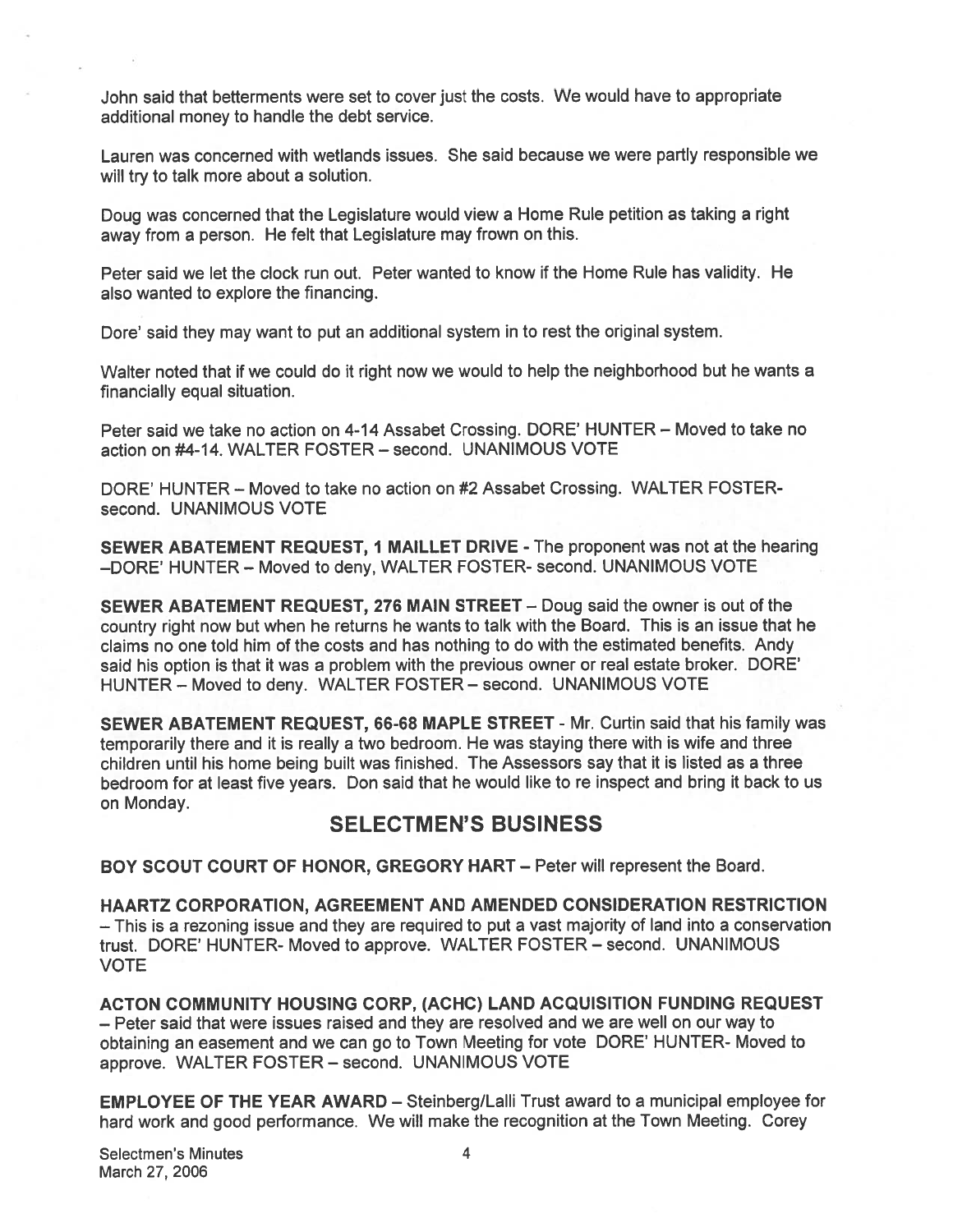York of the Engineering Dept was nominated for Municipal Employee of the year. DORE' HUNTER — Moved to award this years award to Cory York. WALTER FOSTER — second. UNANIMOUS VOTE

TOWN MEETING PREPARATION - The neighborhood from Spencer and Tuttle were presen<sup>t</sup> to ask that the Board stay the course. The Board will suppor<sup>t</sup> this article.

Don will have all the submittals for the Selectmen ready for the board as well as for articles that are consent incase they are held.

Walter said that they will be announcing the Capital Planning Committee.

They will start at 6:15 in the faculty dining room at the High School.

AUDUBON HILL BREWSTER LANE - Sale of <sup>a</sup> unit at below market rate. John explained the issue of the developer and banks went broke. They were to provide affordable units. What we go<sup>t</sup> was <sup>a</sup> reduced senior center and <sup>4</sup> units. This is the first unit of the four units to turn over, the condo fee is over \$300 and carrying cost would be \$2,700 per month. It is now not an affordable unit with the high condo fees. The problem is the limit of assets. <sup>A</sup> number of people have been disallowed because of assets.

DORE' HUNTER - Moved to approve the unit being sold at market rate and extra funds be submitted to the town for use of senior citizens. Peter asked about the potential use. The trust can be used for any use for senior citizens' use. WALTER FOSTER — second. UNANIMOUS VOTE.

#### OTHER BUSINESS

MAPC LETTER ABOUT WOODLANDS - Dore' will hand it to Mark Draisen at <sup>a</sup> meeting he is to attend. The Board approved the signing of the letter by the Chairman.

Dore' Hunter will be the new Veteran's Agent; he has already obtained his paperwork to begin his position.

Peter wanted to announce <sup>a</sup> meeting of the Freedom Heritage Landscapes on this Thursday at 7:30. It will <sup>g</sup>ive the people in town <sup>a</sup> voice on what they think about the various properties.

### CONSENT AGENDA

DORE' HUNTER — Moved to Approve with <sup>a</sup> hold on <sup>17</sup> and <sup>30</sup> at Andy's request. — LAUREN ROSENZWEIG —second - UNANIMOUS VOTE.

Andy asked about the Board of Registrars capacity. ANDREW MAGEE — Moved to approve the Appointment of Mr. Seward. WALTER FOSTER — second. UNANIMOUS VOTE

Andy wanted to know if we had funded the Replacement of the light poles for Elm Street this year. We had, but these donations would add to the strength of approva<sup>l</sup> at Town Meeting. ANDREW MAGEE — Moved to approve. WALTER FOSTER — second. UNANIMOUS VOTE.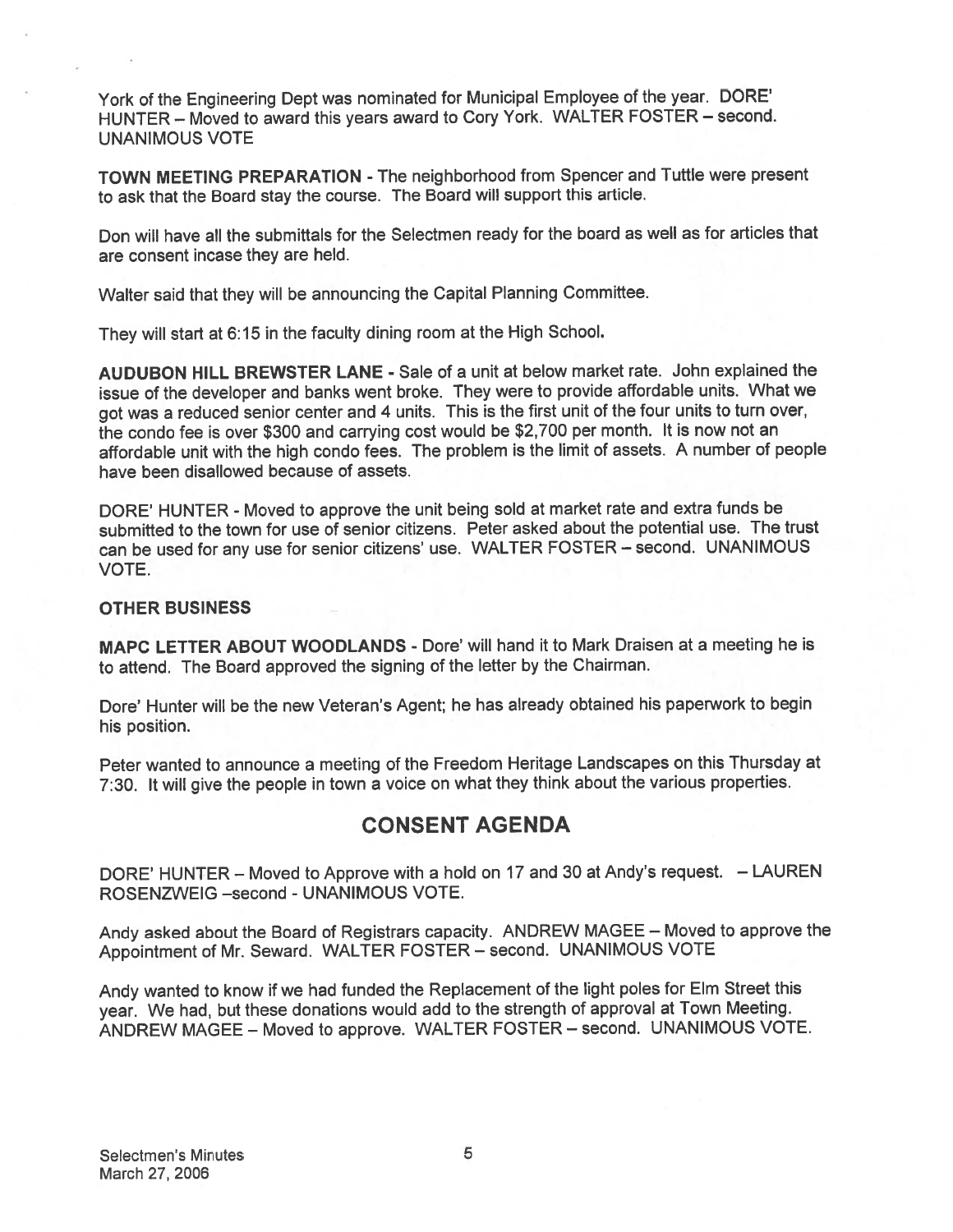# TOWN MANAGER'S REPORT

No Report

# EXECUTIVE SESSION

None Needed

Christine Joyce Lauren Rosenzweig, Clerk

**DATE**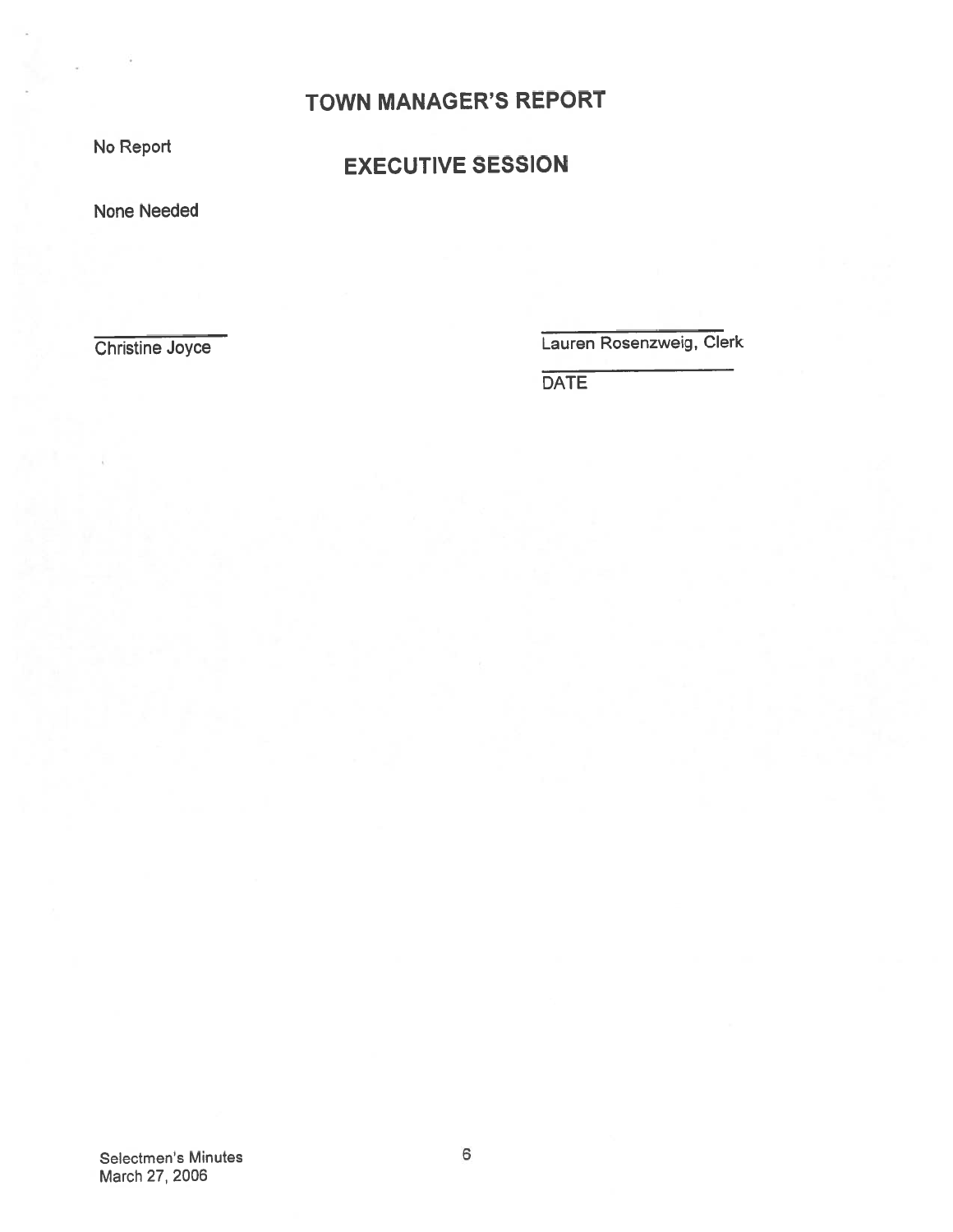# TOWN MANAGER'S REPORT

No Report

# EXECUTIVE SESSION

None Needed

eiya mittava Christine 'cé /

<u>Leuven & Rousseug</u><br>Lauren Rosenzweig, Clerk<br>5/22/06

**DATE**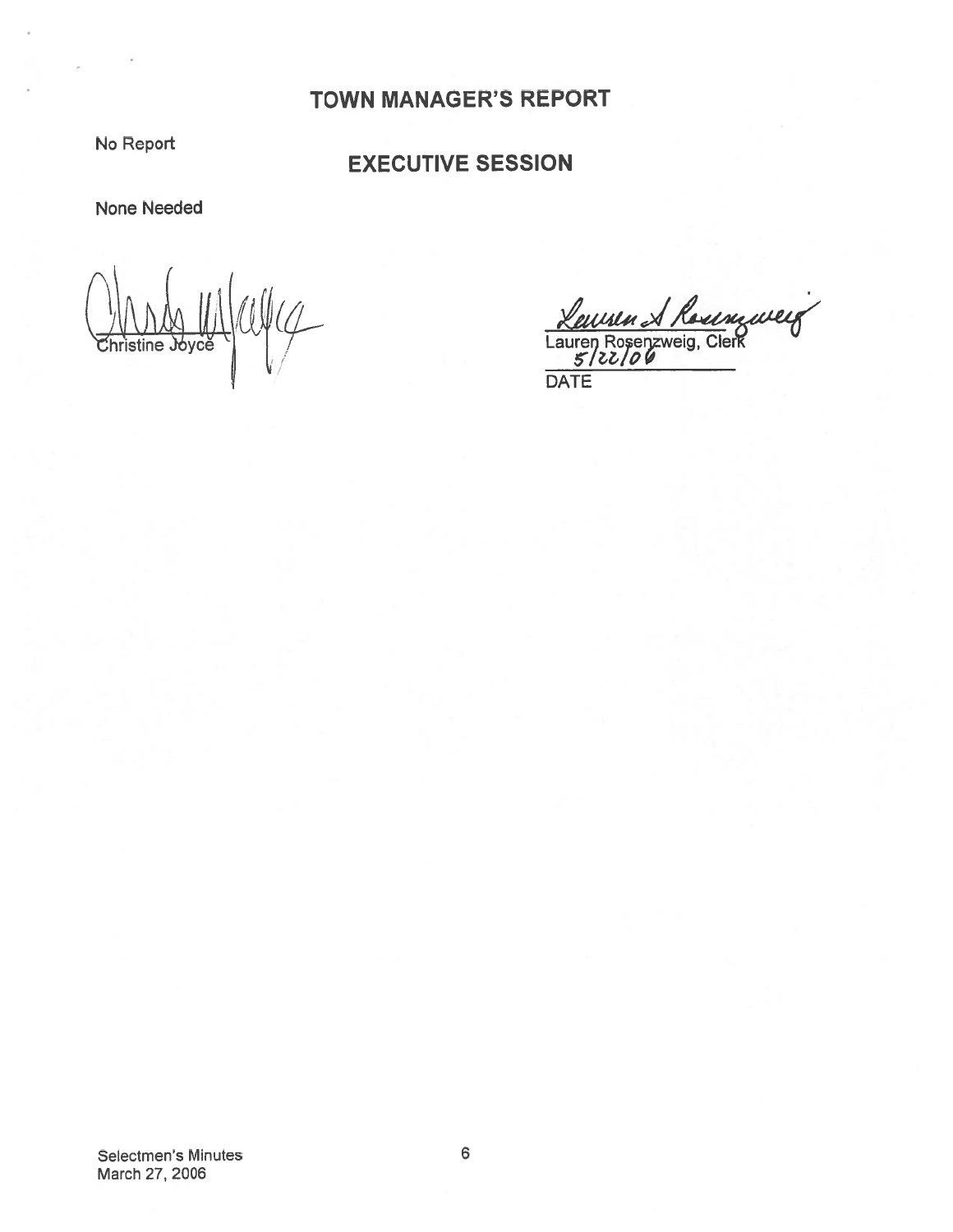# BOARD OF SELECTMEN AGENDA

# March 27, 2006

## Francis Faulkner Hearing Room Acton Town Hall 7:00 P.M.

### I CITIZENS' CONCERNS

II SEWER COMMISSIONERS' BUSNESS

### ill PUBLIC HEARINGS & APPOINTMENTS

- 1. 7:05 OPERATIONAL MINUTE The Town Manager will give the Board <sup>a</sup> brief update on various topics.
- 2. 7:15 CLASS I DEALER'S LICENSE, ACTON SUZUKI RENT-A-CAR, 50 POWDER MILL ROAD (continued from March 13, 2006) - Enclosed <sup>p</sup>lease find materials in the subject regard, for Board consideration.
- 3. 7:30 SOUTH ACTON COMMUTER RAIL TASK FORCE (SACRTF) Enclosed <sup>p</sup>lease find materials in the subject regard, for Board consideration.
- 4. 8:00 EXCHANGE HALL Mr. Berger will be in to discuss the status of his Exchange Hall Project with the Board.
- 5. 8:15 SEWER ABATEMENT REQUESTS, ASSABET CROSSING Enclosed <sup>p</sup>lease find materials in the subject regard, for Board consideration.
- 6. 8:45 SEWER ABATEMENT REQUEST, <sup>I</sup> MAILLET DRIVE Enclosed <sup>p</sup>lease find materials in the subject regard, for Board consideration.
- 7. 8:55 SEWER ABATEMENT REQUEST, 276 MAIN STREET Enclosed <sup>p</sup>lease find materials in the subject regard, for Board consideration.
- 8. 9:05 SEWER ABATEMENT REQUEST, 66-68 MAPLE STREET Enclosed please find materials in the subject regard, for Board consideration.

### IV SELECTMEN'S BUSINESS

- 9. BOY SCOUT COURT OF HONOR, GREGORY HART Enclosed please find an invitation to Mr. Hart's Court of Honor on April 29, 2006, for Board assignment.
- 10. HAARTZ CORPORATION, AGREEMENT AND AMENDED CONSERVATION RESTRICTION — Enclosed <sup>p</sup>lease find the propose<sup>d</sup> Agreement and Amended Conservation Restriction with respec<sup>t</sup> to Haartz Corporation Land, for Board consideration.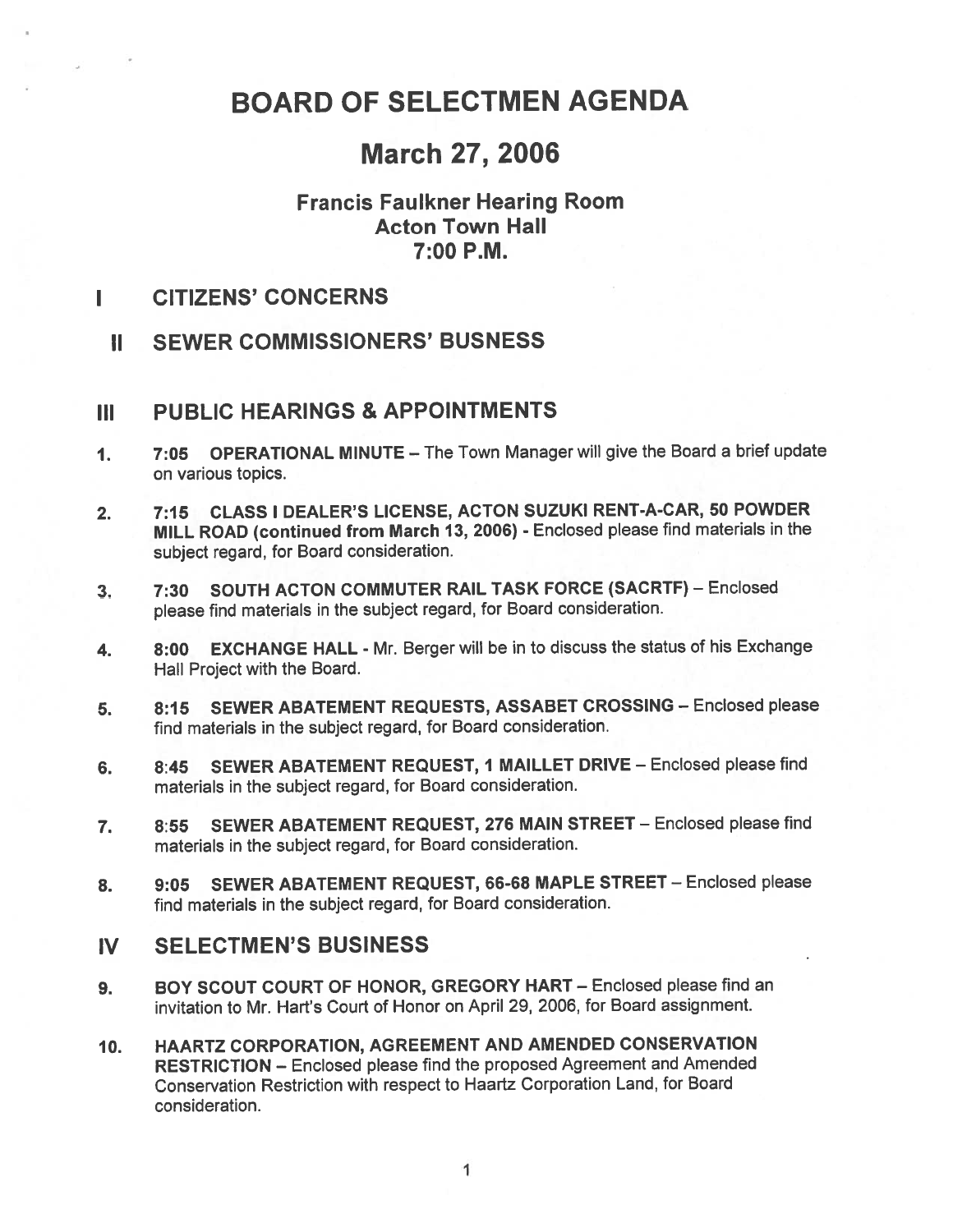- 11. ACTON COMMUNITY HOUSING CORPORATION (ACHC) LAND ACQUISITION FUNDING REQUEST, WILLOWICENTRAL STREET — Enclosed please find materials in the subject regard, for Board consideration.
- 12. EMPLOYEE OF THE YEAR Enclosed please find materials in the subject regard, for Board consideration.
- 13. TOWN MEETING PREPARATION Enclosed please find materials in the subject regard, for Board consideration.
- 14. OTHER BUSINESS

## VI CONSENT AGENDA

- 15. ACCEPT SELECTMEN'S MINUTES OF MARCH 13, 2006 Enclosed please find the subject minutes, for Board acceptance.
- 16. W.R. GRACE REMAND AGREEMENT Enclosed please find materials in the subject regard, for Board consideration.
- 17. BOARD OF REGISTRARS APPOINTMENT, DEWITT SEWARD III Enclosed please find materials in the subject regard, for Board Consideration.
- 18. SITE PLAN SPECIAL PERMIT #12129105-406, MILL CORNER LLC. 140 MAIN STREET — Enclosed please find <sup>a</sup> draft decision, for Board consideration.
- 19. REQUEST TO DECLARE SURPLUS, PADDLE BOATS Enclosed please find <sup>a</sup> reques<sup>t</sup> from the Recreation Director to declare 9 Paddle Boats as Surplus, for Board consideration.
- 20. 2006 CONCERT FEE SCHEDULE AT NARA PARK Enclosed please find materials in the subject regard, for Board consideration.
- 21. ACCEPT GIFT, ACTON GARDEN CLUB Enclosed please find <sup>a</sup> gift in the amount of \$300.00 from the Acton Garden Club, to be used for the purchase and planting of trees at NARA Park, for Board acceptance.
- 22. ACCEPT GIFT, THOREAU CLUB Enclosed please find <sup>a</sup> gift in the amount of \$250.00 from the Thoreau Club, to be used for concert sponsorship, for Board acceptance.
- 23. ACCEPT GIFT, THOMAS L. MATTHEWS Enclosed please find a gift in the amount of \$50.00 from Thomas L. Matthews, to be used for the Elm Street Light Replacement Program, for Board acceptance.
- 24. ACCEPT GIFT, RICH GOTTESMAN Enclosed please find <sup>a</sup> gift in the amount of \$50.00 from Rich Gottesman, to be used for the Elm Street Light Replacement Program, for Board acceptance.
- 25. ACCEPT GIFT, GEORGE FITZGERALD Enclosed please find <sup>a</sup> gift in the amount of \$25.00 from George Fitzgerald, to be used for the Elm Street Light Replacement Program, for Board acceptance.